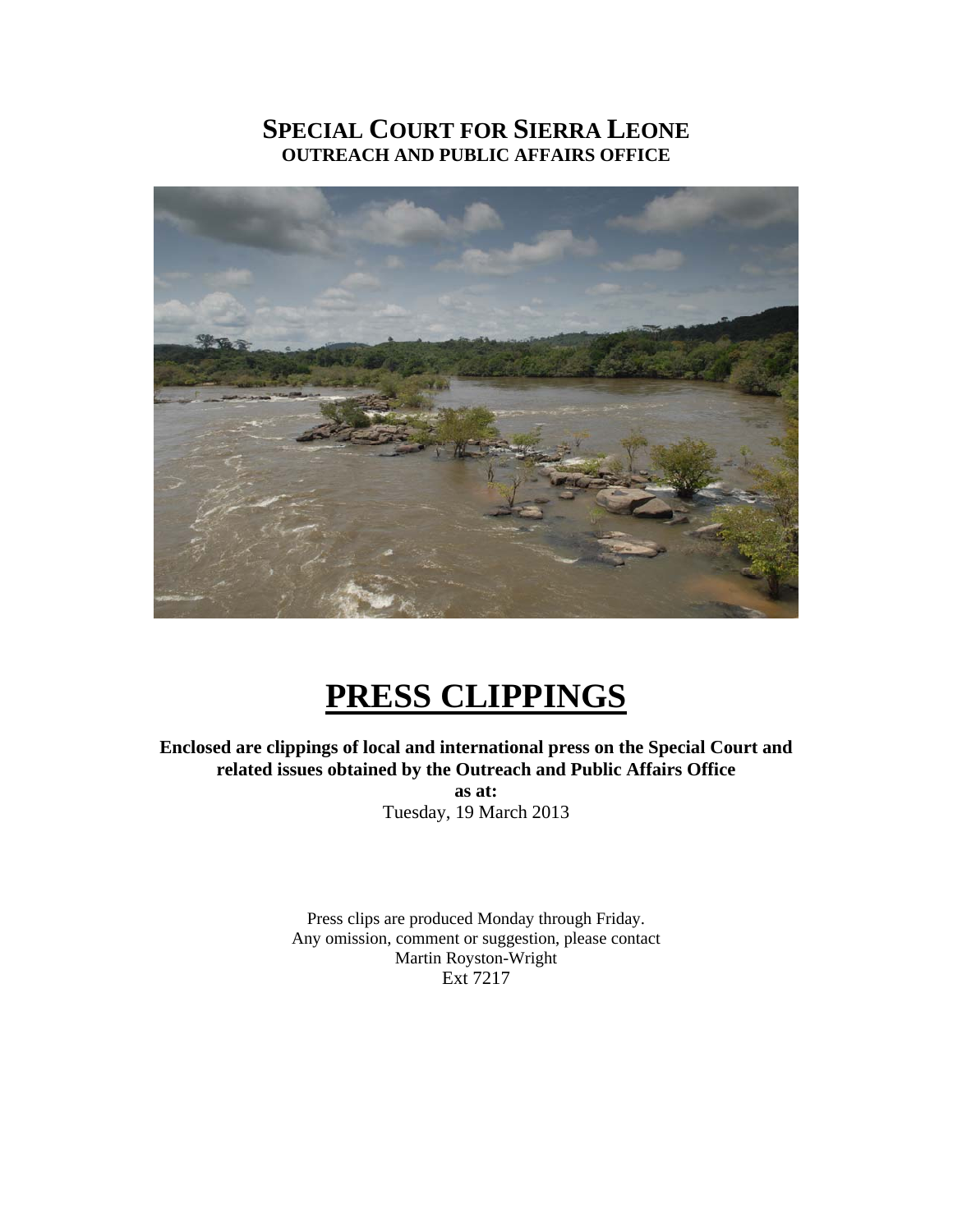| <b>Local News</b>                                              |            |
|----------------------------------------------------------------|------------|
| Taylor Wants \$200,000 Pension / The Exclusive                 | Page 3     |
| Academics Dialogue on The Impact of Special Court / Awoko      | Page 4     |
| <b>International News</b>                                      |            |
| Bosco Ntaganda: Wanted Congolese in US mission in Rwanda / BBC | Pages 5-6  |
| A Congolese Warlord's Last Refuge / Daily Maverick             | Pages 7-8  |
| The ICC and The Commitment to Human Rights / The Jakarta Post  | Pages 9-10 |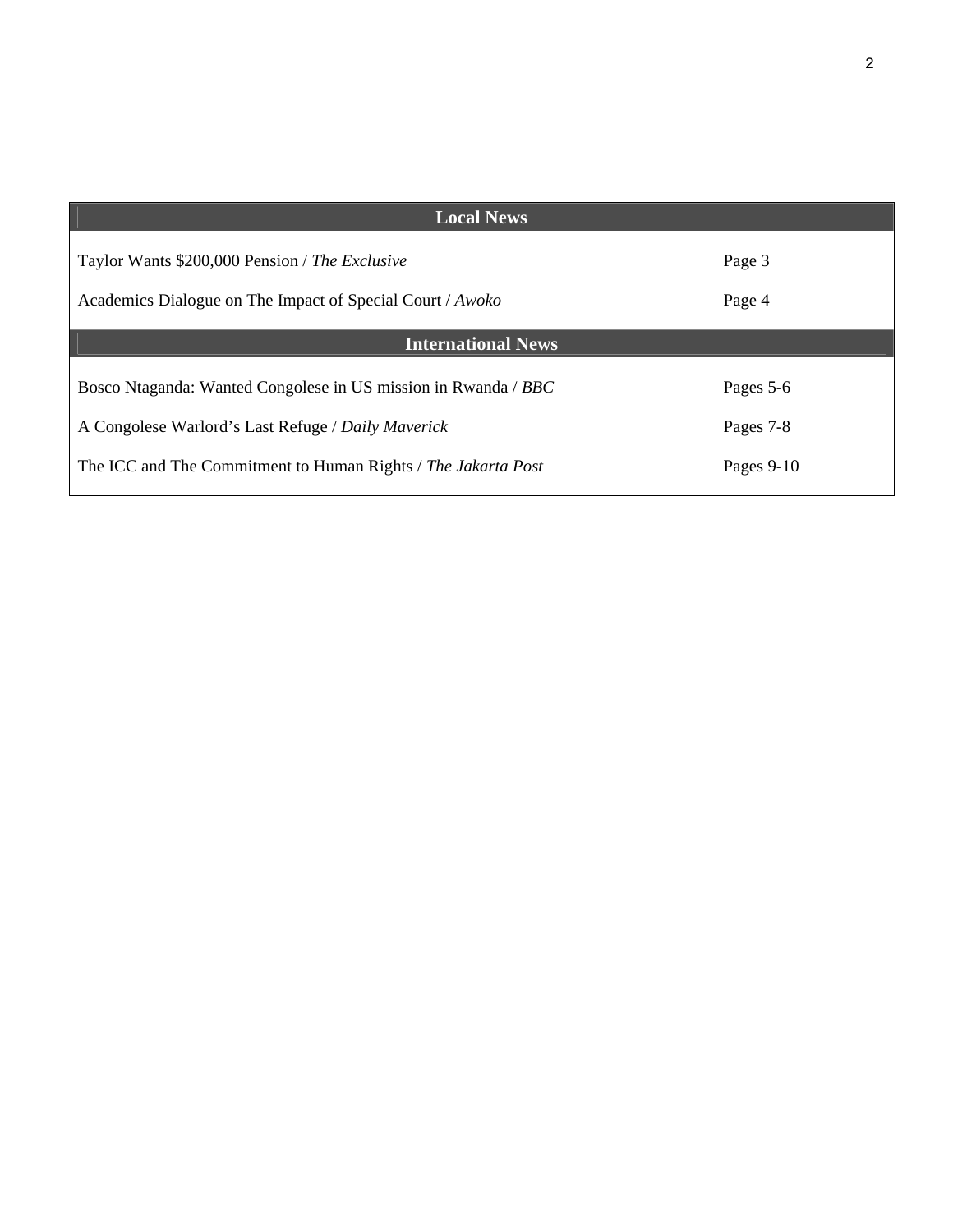# or Wants \$200,0 Pen

Lawyers for former president of Liberia and his wife say he is entitled to retirement benefits to support his family.

The former president of Liberia and convicted war criminal, Charles Taylor, and his wife, Victoria Addison-Taylor, claim they are owed a pension of more than \$200,000 (£128,000) earned during the 111 months since he stepped down from power.

The amount is equivalent to half of what the current president, Ellen Johnson Sirleaf, is paid, plus personal staff and facilities worth \$25,000 a year for the rest of Taylor's life.

Last May, UN-backed court sentenced him to 50 years' jail on 11 counts of war crimes in which he aided and abetted Sierra Leone's rebels during the 1991-2002 civil war.

"President Taylor who is in detention in The Hague has a huge family back home and, by law, he is entitled to his retirement benefits to support his wife and family," said Sayma Srenius Cephus. a lawyer at Kemp & Associates in Monrovia who is representing the first African head of state to be convicted of crimes against humanity.

"At the moment, Mrs. Taylor is struggling with 12 little children in the home of the former Liberian president and life there is precarious and absolutely condescending and unsuitable for the family of a former constitutional president of our country," Cephus added.

Liberian law provides that former presidents and vice-presidents who are "honourably retired" and no longer employed by the government are entitled to special pension allowances. But Liberians are divided about whether Taylor should qualify.

"Everybody is talking about this. Opin-

ions are very divided." said Wade Willlams, a journalist at the Liberian newspaper FrontPage Africa. "Some people are saying that Charles Taylor didn't give anyone benefits whilst he was president of Liberia, so he shouldn't expect benefits himself.

"But others are constitutionalists, and the constitution requires that as a former president, you get half of what the current president is earning, as well as security, diplomatic passports for your children and other benefits."

Taylor is very popular still in Liberia," said Aaron Dixon, a resident in Monrovia. "If he were to run for election now, he would win. The opposition party is full of Taylor supporters, so this is a political issue." Liberia has a complicated history of unpopular former heads of state. The former president Samuel Doe, who seized power in Liberia in a bloody 1980 military coup and was tortured and killed by rebels a decade later, was awarded his retirement benefits, paid posthumously to his wife, Nancy Doe.

She gave a series of interviews in Liberia in which she told journalists that she was living in poverty. "My children did not go to school. I am sleeping in the dark, no security," she was reported as

saying before she received the payments

Cephus said: "The widow of the late president Samuel Kanyon Doe, who did not retire but was rather assassinated, filed a petition for a writ of mandamus for the retirement benefits of her late husband and the government of Liberia paid her over \$400,000.

"What is good for the geese is also good for the ganders.'

But the Liberian government denies it has any duty to provide the same benefits for Taylor.

"It was out of goodwill that Samuel Doe's wife received support," said a Liberian government adviser, who asked not to be named. "That does not mean that there is an obligation to provide the funds in Taylor's case."

The case is not the first time that Taylor has raised eyebrows with his demands since being arrested by the Sierra Leone special court in 2006 and detained in The Hague, where the court convened specially for his trial.

It has been reported that Taylor has converted to Judaism in detention - receiving regular visits from a rabbi. He has been allowed conjugal visits with his wife, whom he married in 2002, fathering at least one child while in custody.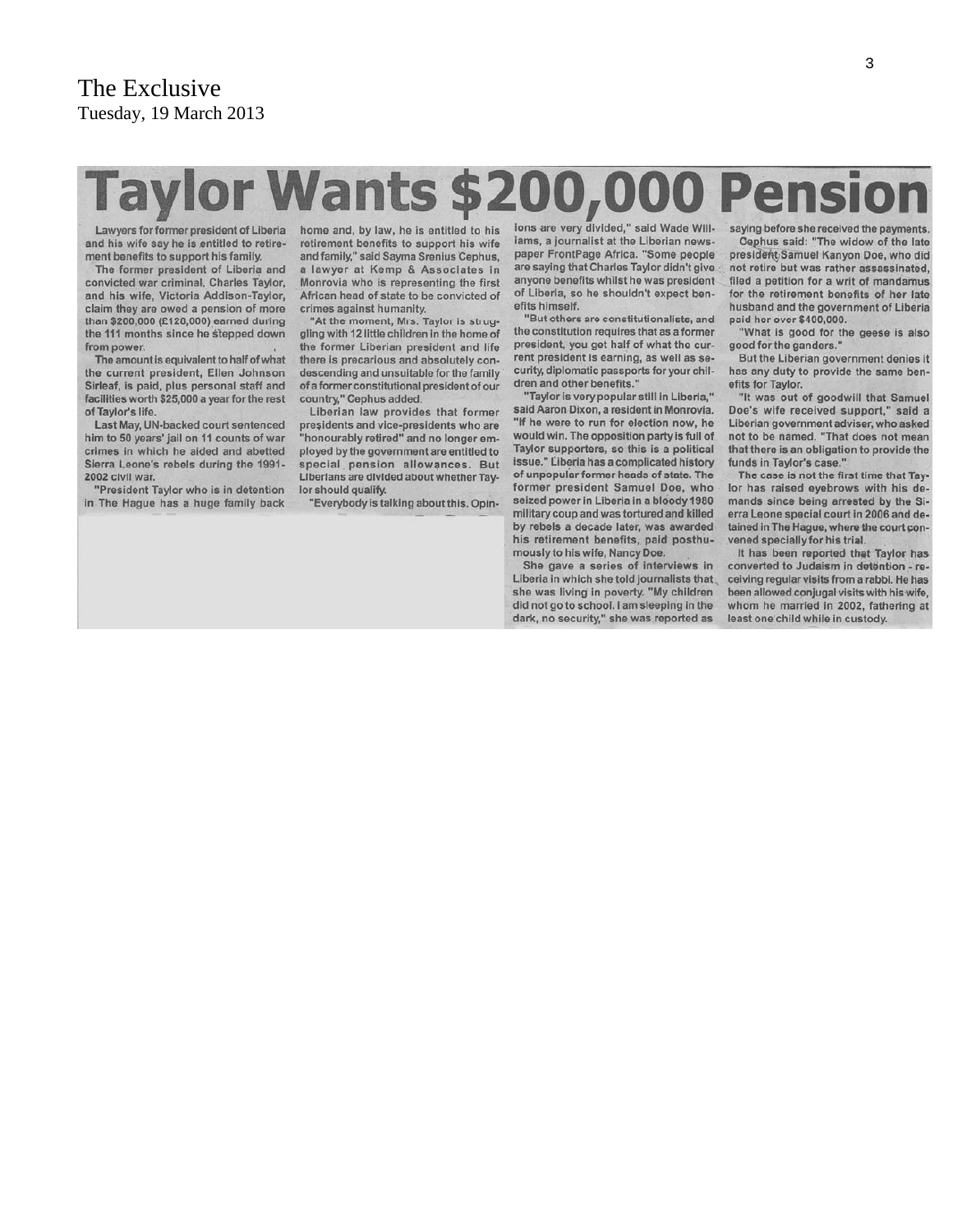## **Academics dialogue on the impact of Special Court**

The Mass Communication Department in partnership with the Department for International Media Analysis, Research and Consultancy, University of Bedforshire UK yesterday concluded a one day seminar on the legal and social impact of the Special Court for Sierra Leone (SCSL) as an international tribunal.

The SCSL was established in 2002 through a request by the Government of Sierra Leone to the United Nations to 'prosecute those that bear the greatest responsibility for serious violations of international humanitarian law committed in the country since November 1996.'

In his keynote address, former prosecutor of the SCSL now Commissioner of the ACC Joseph Kamara, said that one significant development in the field of international criminal law is through the establishment of the Court in the country.

And that the presence of the SCSL, presents an opportunity to engage in activites and also to the efforts to address the root cause of the war in the country.

Joseph Kamara stated that with the Court's creation, there was quest of the court to tangible impact on the people "such as the poor state of the national judicial system, the absence of the rule of law and the lack of accountability, all contributing factors to the conflicts which plagued the sub-region."

One of the challenges of the court, he said, is that of its legitimacy, which is very important in making the justice system credible in the eyes of the public and that if the public cannot accept the idea of the court, then the outcome will not be accepted.

Joseph Kamara said that there are a series of legacy that were left by the Court, as it was the first court that gave conviction on the conscription of children in the war and the recognition of sexual violence as an international crime.

The Vice-Chancellor of the University of Sierra Leone Professor Jonas Redwood-Sawyerr said that he is confident that the issue surrounding the court is discussed and it will send a positive message to the youths which will bring an end to impunity.

He said the Court has made a lot of social changes, as the court brought to light, issues about the atrocities of the war and how people suffered, women raped and children killed during the war.

Professor Jon Silverman Co- Director of the British Academy stated that the process of the court is not concluded, as the trial of Former President Charles Taylor who is waiting for his Appeals judgment. Adding that the impact of the court is why they are discussing its legacy and writing about it. He said to continue with the partnership, they are planning to set up a forum, wherein academic staff from both Liberia and Sierra Leone will be taken to UK about these issues.

Magistrate Abou Binneh- Kamara, Phd student of USL/ University of Bedfordshire gave a background of creation of the Special Court for Sierra Leone and the role of the media and civil societies through the work of the court.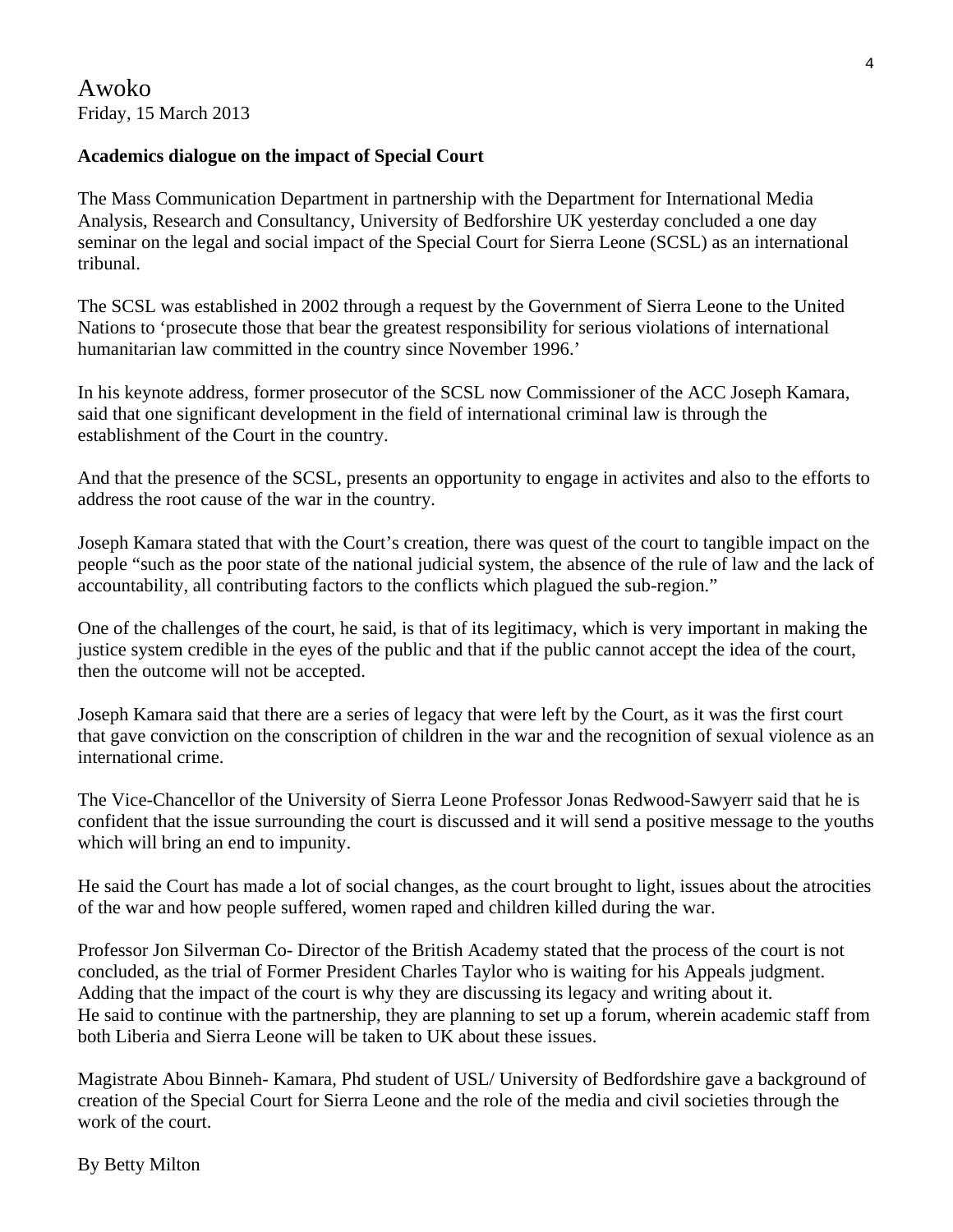## BBC Monday, 18 March 2013

#### **Bosco Ntaganda: Wanted Congolese in US mission in Rwanda**

Bosco Ntaganda has been wanted by the ICC since 2006



Democratic Republic of Congo war crimes suspect Bosco Ntaganda has handed himself over to the US embassy in the Rwandan capital Kigali, the US says.

The state department said he had asked to b e transferred to the International Criminal Court (ICC).

The ICC issued an arrest warrant for Gen Ntaganda, known as "The Terminator", in 2006.

He denies charges of conscripting child soldiers, murder, ethnic persecution and rape.

Those charges relate to his time as the leader of a militia in the north-eastern DR Congo between 2002 and 2003.

Since then he has fought for other rebel groups in the region, as well as the Congolese army.

Most recently he was believed to be one of the leaders of the M23 rebel group, which is fighting government troops in the east of the country.

'Serious signal'

The United Nations believes the M23 group is backed by the government of neighbouring Rwanda, though Rwanda denies this.

On Sunday, the DR Congo government said Gen Ntaganda, who comes from the Tutsi ethnic group, had fled to Rwanda after he and some of his followers were apparently defeated by a rival faction of the M23 group.

#### **"Start Quote**

Bosco Ntaganda is not called 'The Terminator' for nothing" Sasha Lezhnev Enough Project analyst

"I can confirm that Bosco Ntaganda... walked into the US embassy in Kigali this [Monday] morning," US state department spokeswoman Victoria Nuland told reporters.

"He specifically asked to be transferred to the ICC in The Hague."

The US was now in contact with the ICC and the Rwandan government to "facilitate his request", Ms Nuland added.

Rwanda's Foreign Minister Louise Mushikiwabo said the government was "currently establishing further details on this evolving situation".

"We have just learned that Gen Ntaganda presented himself at the US Embassy early this morning," she said, in a statement.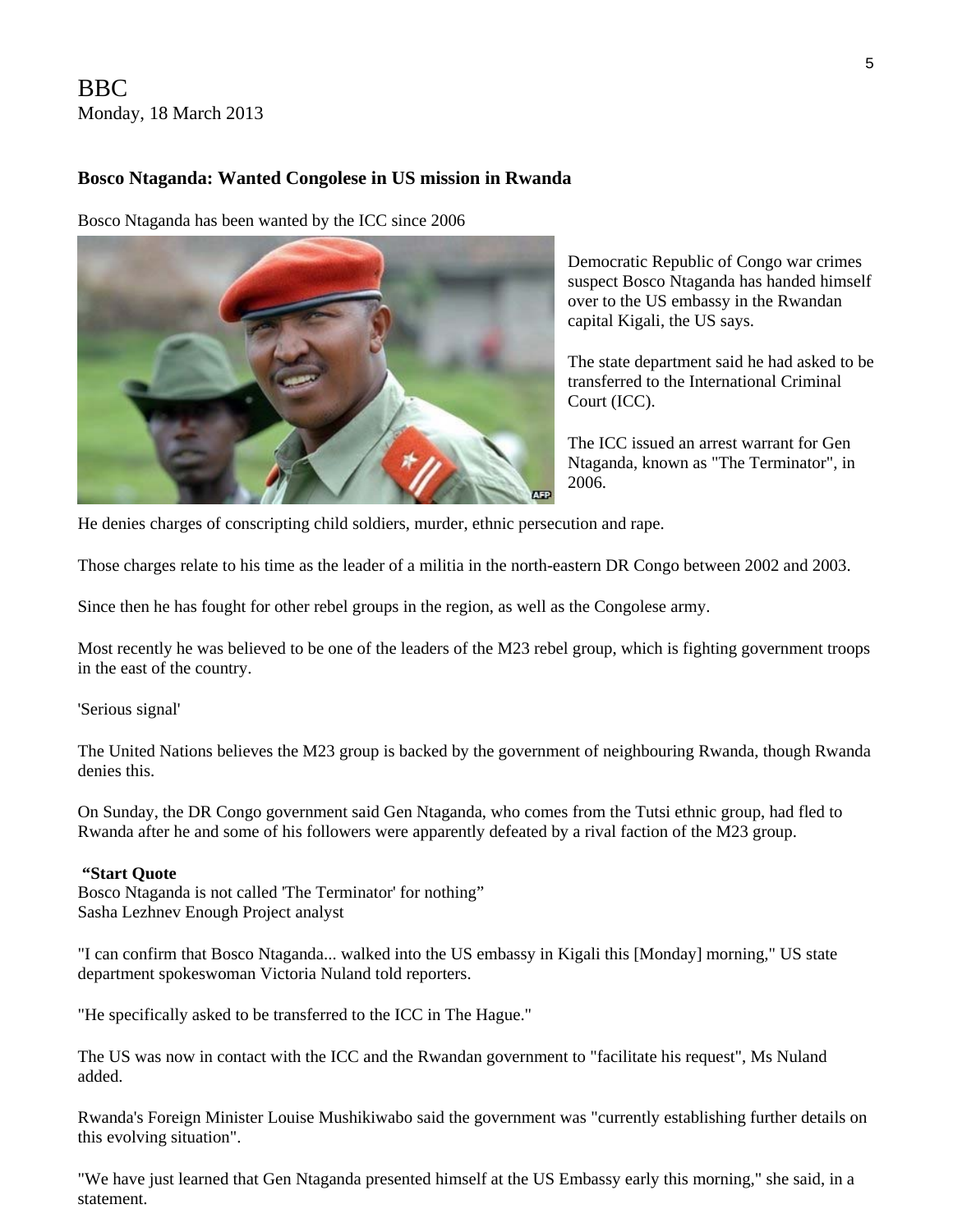Neither the US nor Rwanda recognise the ICC.

Rights groups called for the US to transfer Gen Ntaganda to The Hague.

#### **'The Terminator' at a glance**

- Born in 1973, grew up in Rwanda
- Fled to DR Congo as a teenager after attacks on fellow ethnic Tutsis
- At 17, he begins his fighting days alternating between being a rebel and a soldier, in both Rwanda and DR Congo
- In 2006, indicted by the ICC for allegedly recruiting child soldiers
- He is in charge of troops that carry out the 2008 Kiwanji massacre
- In 2009, he is integrated into the Congolese national army and made a general
- In 2012, he defects from the army, sparking a new rebellion which forces 800,000 from their homes

"Bosco Ntaganda is not called The Terminator for nothing. If he is at the US embassy, the US should immediately hand him over to the International Criminal Court for trial,'' said Sasha Lezhnev, senior analyst for the Enough Project in Washington, Associate Press news agency reported.

"This would send serious signals to current and future warlords who continue to perpetrate atrocities in eastern Congo.''

BBC East Africa correspondent Gabriel Gatehouse says that if Gen Ntaganda does reach the ICC, many will be hoping he can shed light on the accusations of Rwanda's involvement in the Congolese conflicts, including the backing of the M23 rebels.

Eastern DR Congo has been riven by conflict since 1994, when some of the ethnic Hutu groups accused of carrying out the genocide in neighbouring Rwanda fled across the border.

Gen Ntaganda appears to have been throughout the long conflict, fighting for both rebels and government armies.

His military career started in 1990, at the age of 17, when he joined the Rwandan Patriotic Front (RPF) rebels, now the ruling party in Kigali.

In November 2008, international journalists filmed him commanding and ordering rebel troops in the village of Kiwanja, 90km (55 miles) north of Goma in DR Congo, where 150 people were massacred in a single day.

In 2009, he was integrated into the Congolese national army and made a general following a peace deal between the government and rebel troops he commanded.

However, he defected from the army last April, accusing the government of failing to meet its promises.

It is not clear why Gen Ntaganda chose this moment to surrender himself to the ICC, but there are suggestions the split in the M23 movement has made him vulnerable.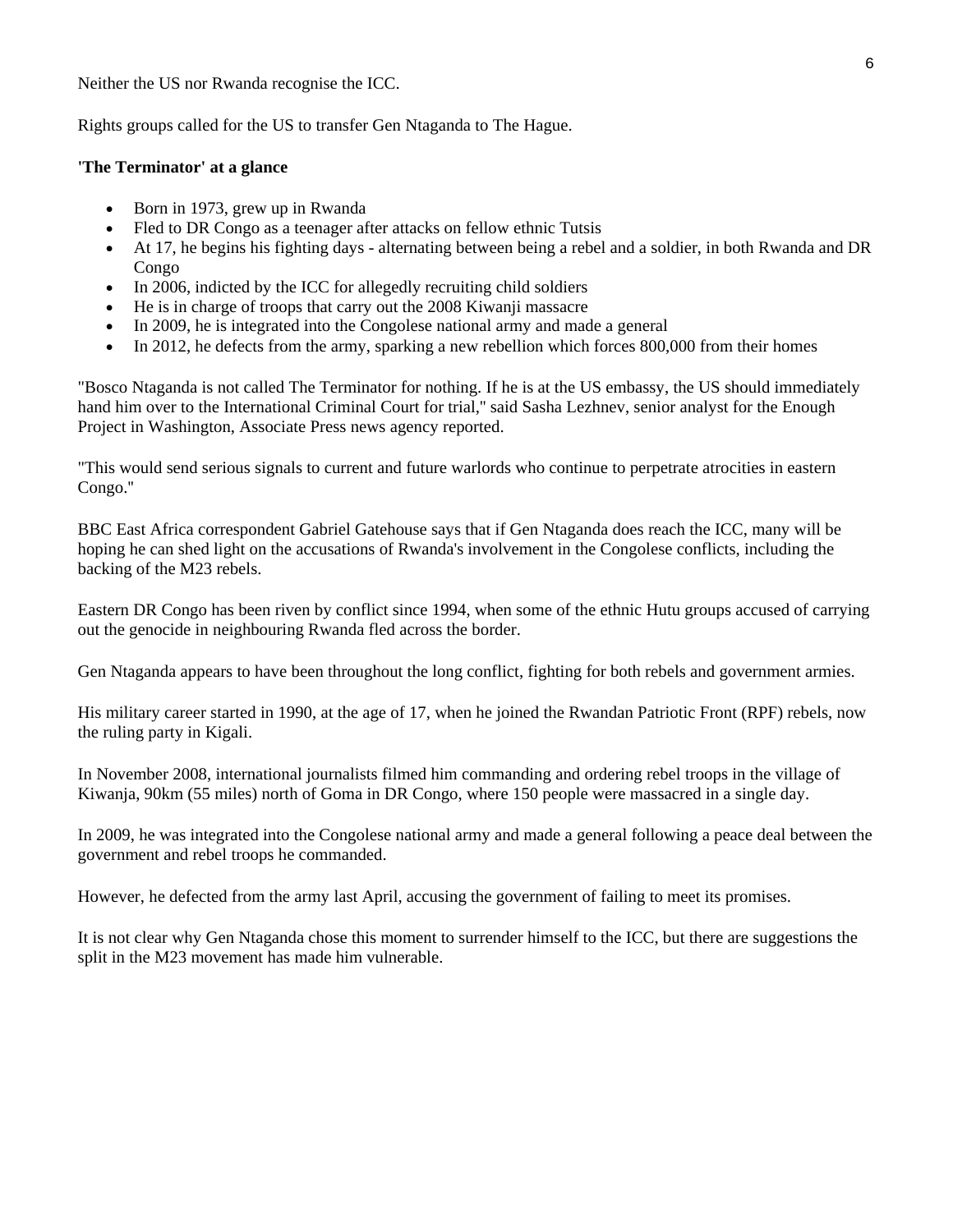# Daily Maverick Tuesday, 19 March 2013

## **International Criminal Court: A Congolese warlord's last refuge**

No one was expecting Congolese warlord Bosco Ntaganda – one of the world's most wanted men – to hand himself over to US embassy officials in Rwanda. But, running out of options, that's exactly what the man they call "The Terminator" did, choosing the relative comforts of international justice over the unpalatable consequences of his declining popularity at home. By SIMON ALLISON.

The International Criminal Court has been unsuccessfully chasing Bosco Ntaganda for quite some time. The leader of a rebel militia in eastern Democratic Republic of Congo, Ntaganda – nicknamed "The Terminator" for very literal reasons – has been evading the court since an international arrest warrant was issued in his name in 2006. He was accused of recruiting children under the age of 15 into his militia, and using them as frontline soldiers. In 2012, a second warrant was issued with even more charges: murder, rape, sexual slavery, pillage and persecution.



None of this seemed to faze Ntaganda or his allies, who ignored the arrest warrants and renewed their hostilities against the Congolese government when that government threatened to enforce them (this was one of several factors behind the recent conflict in eastern Congo). The International Criminal Court, powerless to enforce its own warrants, could only look on helplessly as Ntaganda dined in fancy restaurants in the eastern city of Goma, or played tennis, brazenly thumbing his nose at the international community.

Until Monday morning, when, to the shock of American officials, none other than Bosco "The Terminator" Ntaganda himself strolled into the US Embassy in Kigali, Rwanda, requesting to be handed over to the ICC to stand trial.

"I can confirm that Bosco Ntaganda… walked into the US embassy in Kigali this morning," state department spokeswoman Victoria Nuland told equally surprised reporters on Monday. "He specifically asked to be transferred to the ICC in The Hague." The US, she added, is liaising with the Rwandan government to "facilitate his request".

Nuland did not speculate on why Ntaganda might have given himself up, but it's not too hard to connect the dots and come up with a reasonable hypothesis.

Truth is Ntaganda is not as popular or powerful as he once was. The movement that he played a leading role in, known as M23, is riven by factionalism, and recent reports indicate that this has spilled over into actual conflict between the two competing factions – one led by Ntaganda, another led by General Sultani Mukenga. These two men have never quite seen eye to eye, with Mukenga remaining loyal to former leader Laurent Nkunda, now under house arrest in Rwanda.

Over the weekend, reports emerged which suggested that Ntaganda's faction had been forced to flee M23 held areas of eastern Congo. Take this from Al-Jazeera: "After nearly three weeks of on-and-off fighting between the two factions, hundreds of Ntaganda's men have now fled. Some surrendered to UN peacekeepers in Congo, others to Makenga's faction of M23, and many ran, along with civilians, into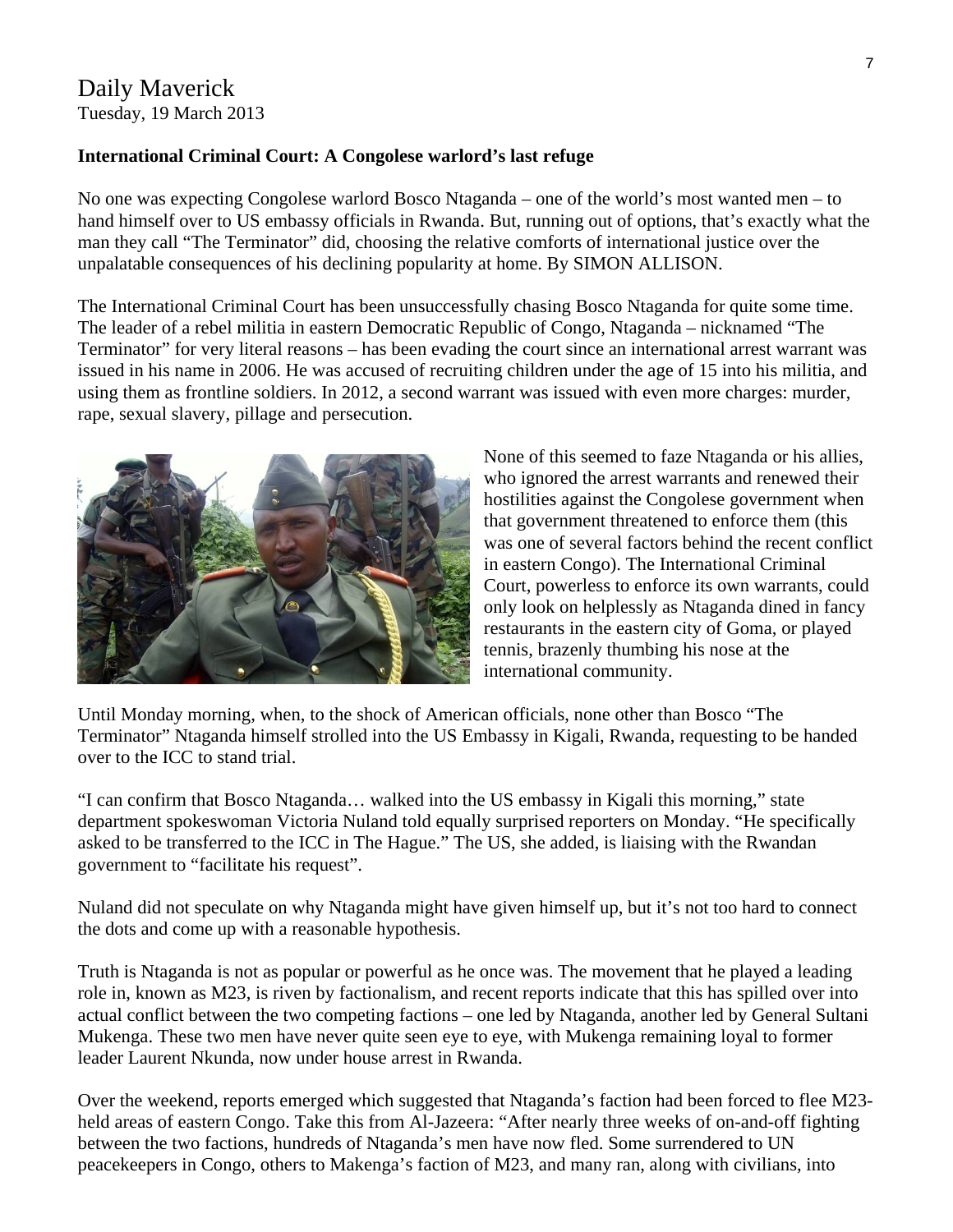neighbouring Rwanda. The Rwandan government said it received about 600 combatants, who were disarmed and detained."

All this left Ntaganda in a bit of a tight spot. Hounded out of eastern Congo, he was short on friends and surrounded by enemies. He could keep fighting a losing battle, risking a messy fate at the hands of Congolese or Rwandan justice or perhaps the more summary, brutal justice (in which he himself is alleged to be an expert) as administered by his former allies. Or he could hand himself over to a rather more comfortable enemy: the International Criminal Court.

As prisons go, the ICC's detention centre in The Hague is not bad. Not bad at all, in fact. Prisoners awaiting and during trial (if convicted, they are sent to serve their sentence in a another country) enjoy a roomy, private cell in one of the city's most exclusive areas. In the cell, where prisoners are kept from 21:00 to 7:30, is a bed, desk, bookshelf, cupboard, toilet, basin, telephone (although calls are placed by prison authorities), and TV. During the day, prisoners can mingle with other inmates and are fed three square meals by the prison canteen, which has been criticised in the past for serving vegetables too "al dente" for some tastes. Prisoners have access to multimedia facilities, and can partake in "a series of training, leisure and sports programmes" on offer, according to the ICC's website.

Contrast this with Al Jazeera's 2010 report of from a jail in eastern DRC (things haven't changed much since then): "Prisoners continue to live in extremely cramped conditions, with the jail holding five times more than its 100 inmate capacity… People crowd in tiny rooms while motionless men line the edge of the prison's courtyard, backed up against latrines that have an overwhelming smell of excrement… In one windowless cell 108 men lay packed side-by-side on threadbare mats on the ground, dozing in the dank surroundings. Plastic bags hanging above their heads carrying each person's belongings are the only spots of colour. The odour of sweat and other bodily fluids is inescapable."

If I was Bosco Ntaganda, I know where I'd rather spend the next few years – but there are a few more hurdles to overcome before he can enjoy some telly and a good night's sleep in his new home. The biggest of these is that the US and Rwanda have to figure out some mutually acceptable way of getting him to The Hague. This is not as simple as it appears. Neither country is a signatory to the Rome Statute which created the international court, meaning they have no obligation towards it. While America will undoubtedly try to comply with the court's arrest warrant, Rwanda's position is less clear. The country has, in the past, been very critical of the role of the ICC in Africa, and might have a strong motive for preventing a lengthy, detailed Ntaganda trial, which would shed a lot more light on Rwanda's oft-denied involvement in facilitating conflict in the DRC.

The cooperation of the Congolese government is also not guaranteed. Although it is doubtlessly delighted that Ntaganda is in someone's custody, the DRC has repeatedly demanded that it try Ntaganda, and could well reiterate these calls.

These are relatively minor obstacles, however, and the prosecutors at the ICC will be celebrating the chance to prepare a case against one of the DRC's most notorious warlords. They won't mind that Ntaganda's surrender was because of the perception that the ICC offers the softest justice around, and neither should we: fact is, the court offered a way out for Ntaganda that will see him lay down his weapons and answer for his crimes, and that is no small accomplishment. DM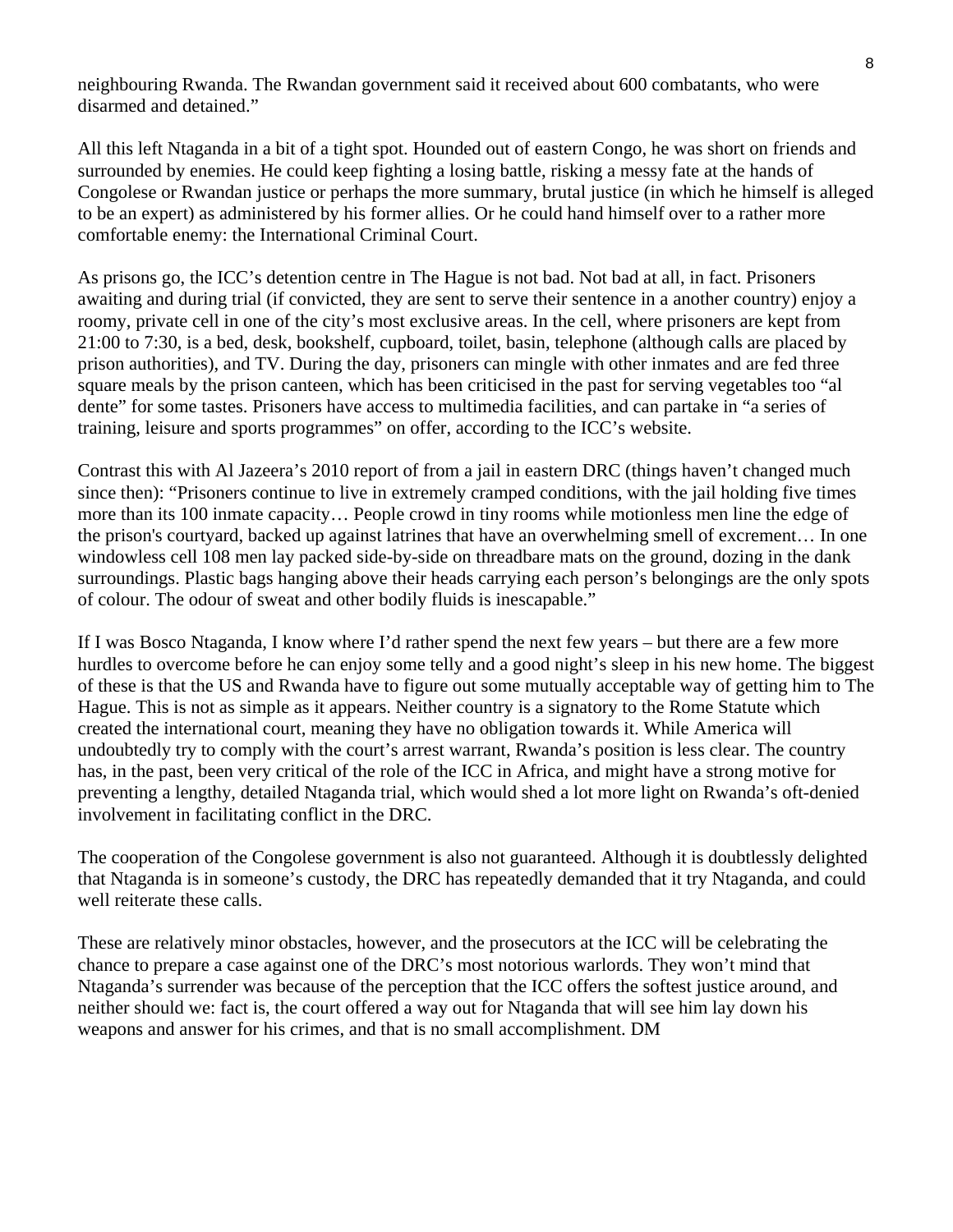#### **The ICC and the commitment to human rights**

There were at least two main reasons for the establishment of the International Criminal Court (ICC). First, the world affirmed that the most serious crimes of concern to the international community as a whole namely; the crime of genocide, crimes against humanity, war crimes and crimes of aggression, must not go unpunished and that their effective prosecution must be ensured by taking measures at the international level and by enhancing international cooperation.

Second, since 1948, when the Convention on the Prevention and Punishment of the Crime of Genocide was adopted, the United Nations General Assembly recognized the need for a permanent international court to deal with the kind of atrocities which had just been perpetrated.

This idea of a system of international criminal justice reemerged after the end of the Cold War. Subsequently, an ad hoc international tribunal for serious crimes in the territory of the former Yugoslavia and in Rwanda established by the UN Security Council had the most significant impact on the decision to convene the conference which established the ICC in Rome on July 1998. Currently 122 countries are parties to the Rome Statute.

The Rome Statute recognizes two important principles: non-retroactivity and complementarity. Non-retroactivity means that the ICC has jurisdiction only with respect to events which occurred after the entry into force of its statute on July 1, 2002.

If a state becomes a party to the statute after its entry into force, the court may exercise its jurisdiction only with respect to crimes committed after the entry into force of the statute for that state, unless that state has made a declaration

accepting the jurisdiction of the ICC retroactively.

However, the court cannot exercise jurisdiction with respect to events which occurred before July 1, 2002. For a new state party, the statute enters into force on the first day of the month after the 60th day following the date of the deposit of its instrument of ratification, acceptance, approval or accession.

The second most important principle is complementarity which means the ICC does not replace national criminal justice systems — rather, it complements them. States retain primary responsibility for trying the perpetrators of the most serious crimes.

If we fully understand the essence of these two main principles — non-retroactivity and complementarity — the ICC is not a threat to our nation's sovereignty, but an instrument to pursue global justice and security by ending the impunity for the most serious crimes of concern to the international community.

Is there any exception to the principle of complementarity? There are at least four different ways that the ICC can initiate investigation or prosecution.

First, a situation of inability or unwillingness. The ICC can investigate and, where warranted, prosecute and try individuals only if the state concerned does not, cannot or is genuinely unwilling to do so. This might occur where proceedings are unduly delayed or are intended to shield individuals from their criminal responsibility.

In order to determine inability in a particular case, the ICC can only take over the investigation and prosecution if the particular state has suffered a total or substantial collapse in its national judicial system or the system is unavailable thus preventing the state from carrying out its criminal enforcement proceedings.

To date, none of the cases investigated and prosecuted by the ICC have been based on unwilling-or-unable situations.

Second, by request of the UN Security Council. The UN Security Council, acting under chapter 7 of the Charter of the United Nations may also request the ICC prosecutor to investigate any serious crime under the Rome Statute